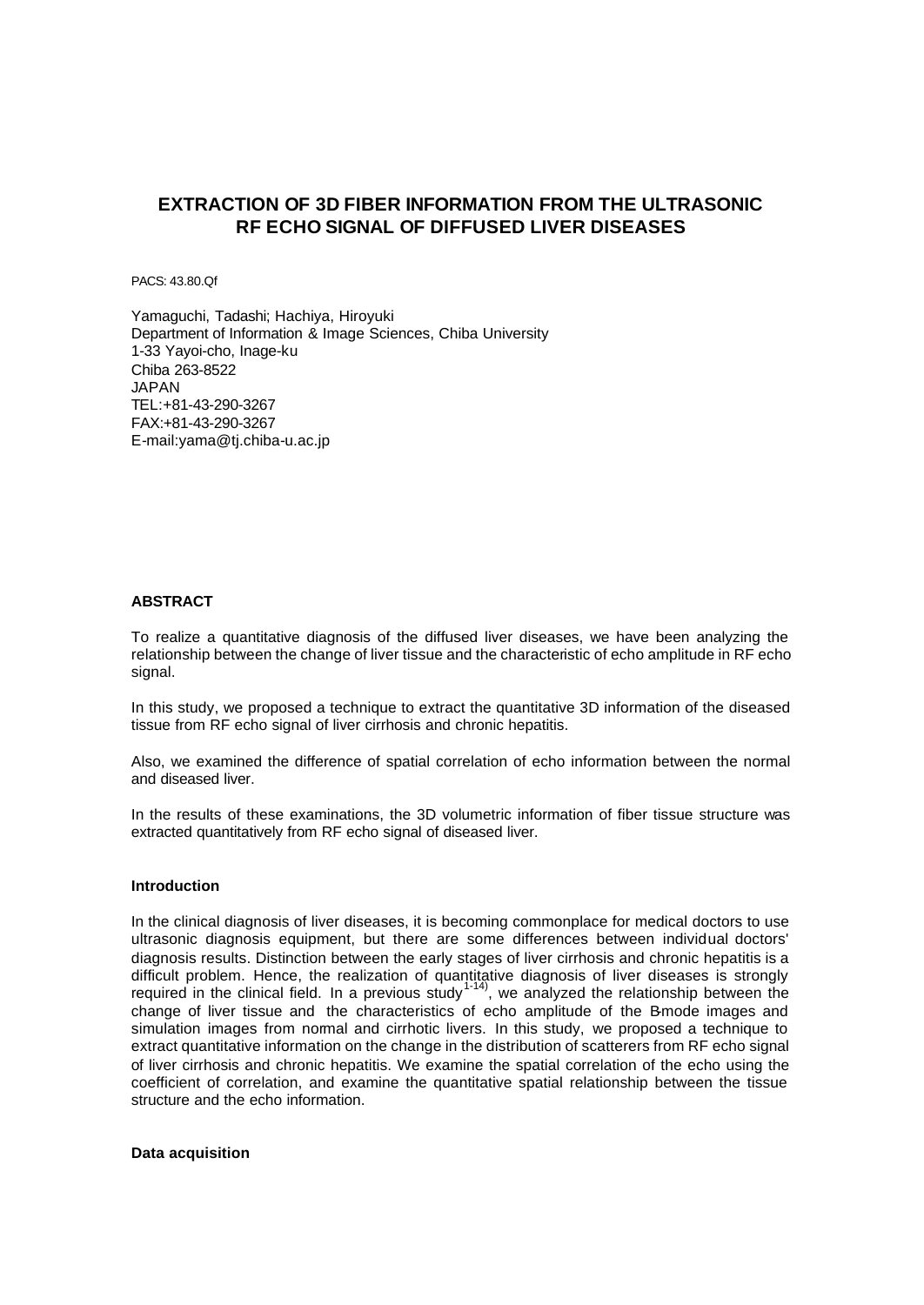In this study, we prepared various kinds of RF echo signals for normal and diseased livers using three-dimensional (3D) volumetric scanning with the digital ultrasonic diagnosis equipment (TOSHIBA SSA-370A) at Tokyo Medical University hospital. Using this equipment, medical doctors observe B-mode images by operating ultrasonic diagnosis equipment in the same way as in an ordinary diagnosis procedure, and they can send the RF echo signal to a computer with optional timing. The 3D data are acquired as a large number of consecutive tomograms by moving the ultrasonic probe. We manually scanned the ultrasonic probe on the body surface by parallel scanning (Fig. 1), and acquired information on the tissue of 10 mm thickness (60 frames). Data were acquired at the center frequency of 5.0 MHz, sampling rate of 20 MHz, and a 16-bit dynamic range. The measurement range for the liver was about 78 mm depth, and 1024 points of RF echo data were digitized on each scanning line. There were 239 lines in the horizontal direction in the case of single scanning. Thus, the data provide the information on 1024 points  $\times$  239 lines  $\times$  60 frames. We obtained the data from three volunteers for normal liver tissue, and three patients for each liver disease (Table 1).

|  | Table 1.- Classification of acquired data. |  |  |
|--|--------------------------------------------|--|--|
|--|--------------------------------------------|--|--|

| Liver condition        | Size of nodules | Number of cases |
|------------------------|-----------------|-----------------|
| Normal liver           | none            |                 |
| Chronic hepatitis      | none            |                 |
| Micronodular cirrhosis | $.3 \text{ mm}$ |                 |
| Macronodular cirrhosis | . 8 mm          |                 |



Fig. 1.- Data acquisition.

#### **Extraction of non-Rayleigh information**

To extract the information of the fiber tissue part in the each frame of RF echo signal, we proposed a LOG/CFAR processing technique<sup>6)8)11)17)</sup>. In previous studies, it has been shown both theoretically and experimentally that the echo amplitude *x* for the case with many scatterers per resolution cell, such as the normal liver tissue, has Rayleigh distribution. The Rayleigh distribution function is given by

$$
p(x) = \frac{2x}{s^2} e^{-x^2/s^2}
$$
 (1)

where x and  $\delta^2$  represent the envelope amplitude and the variance of the echo amplitude. In a radar system, CFAR techniques are used to target detection over various clutters such as ground or sea clutter which obey the Rayleigh distribution.

Figure 2 shows the change of the echo signal by LOG/CFAR and threshold processing. Figure 2(a) shows the B-mode (a single frame of RF echo signal which formed with 1024 points  $\times$  239 lines) and A-mode (vertical center line of B-mode) of macronodular cirrhosis. The first process of the LOG/CFAR technique is the log-compression of RF echo signals. The log-compressed output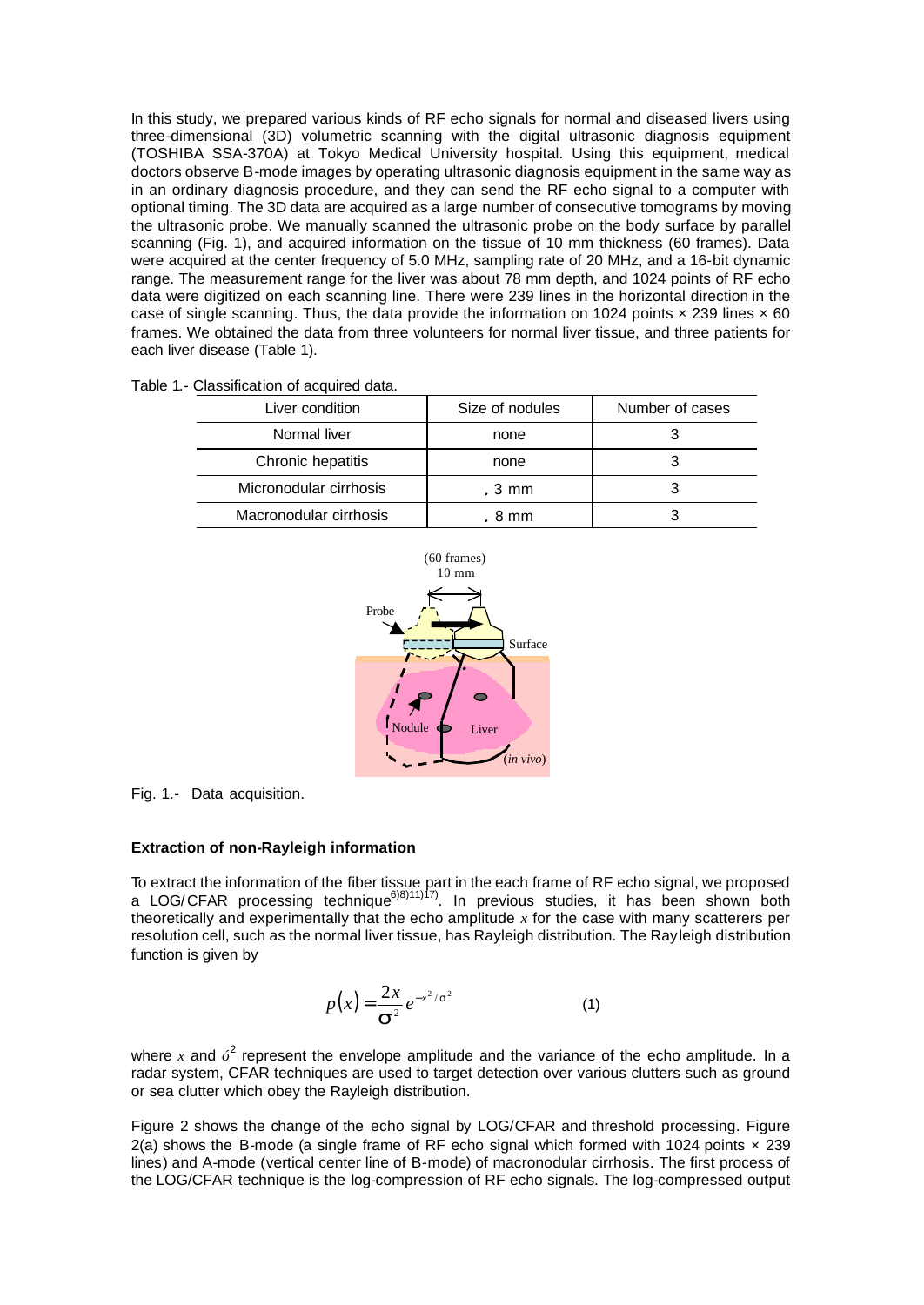*y* is given by

$$
y = k \ln(kx) \tag{2}
$$

were *k* and *l* are constant, and Fig. 2(b) shows the result of log-compression. The variance of *y* is independent of the variance of the original echo signal *x*. It means that even if the STC characteristics in each scanning line are not ideal, CFAR processing is still effective. Therefore, *v* that is the result that reduced *y* with the mean value of *y* by using eq. 3 becomes Fig. 2(b).

$$
v = y - \langle y \rangle \tag{3}
$$

After these processing, a variance of output *v* will become a constant. Figure 2(c) shows the *z* that is the result of reverse log-compression process of *v* which defined with eq.4 (*m* and *n* are constant). In fig. 2(c), the normal liver tissue such as expressed with speckle pattern is suppressed under the constant value.

$$
z = me^{nv} \tag{4}
$$

This mean the echo information which obey the Rayleigh distribution are suppressed, and the information which has the different characteristics from normal liver tissue are emphasized by LOG/CFAR processing. Thus, we can acquire the abnormal tissue information from result of LOG/CFAR processing with threshold technique. Figure 2(d) shows the result of threshold processing from Fig. 2(c). The 2D echo information from the abnormal tissue such as fiber tissue is extracted.



Fig. 2.- Sample of LOG/CFAR processing with RF echo signal of liver cirrhosis. (a) original data. (b) result of log-compression and mean value reduction processing. , (c) result of LOG/CFAR processing. , (d) extracted information.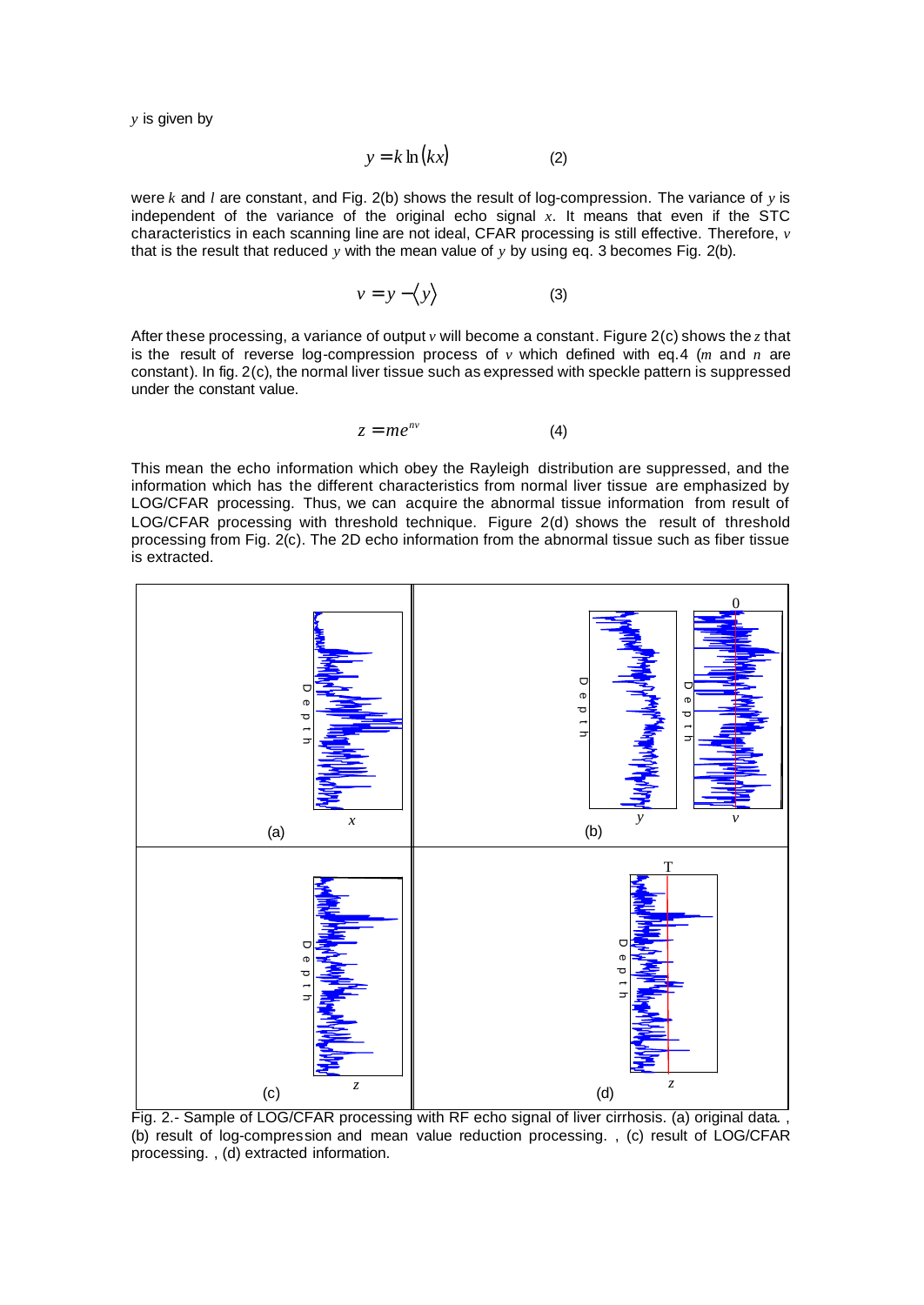#### **Examination of 3D characteristics of the echo information**

Construction of 3D structure of fiber tissue We processed 60 frames using the LOG/CFAR technique to extract the fiber tissue information, which formed the surroundings of the nodular structure. From the result of processing, the echo amplitude from the fiber tissue was extracted from each frame. The volumetric structure of fiber tissue can be confirmed by 3D rearrangement of the extracted result for each frame. Figure 3 shows the rearrangement method and the result of macronodular cirrhosis, which was accumulated from 60 frames. The extracted information from the boundary tissues and liver tissue are shown in Fig. 3(b). The information that was extracted is the echo information from the fiber tissue that has characteristics different from normal tissue. The information that we perceived to be a characteristic part of the 3D information (Fig. 3 and other cases of liver condition) is presented in Fig. 4. Figure 4 shows information for areas with the size of 20 mm  $\times$  20 mm  $\times$  10 mm. In the result of the normal liver, no characteristic information was extracted, and only some pixels were extracted randomly as noise. On the other hand, many small structures were extracted for chronic hepatitis. Those are conceivably the fiber tissue formed in the portal vein part, because the size of each structure is less than 1 mm, and they do not show the spatial continuity.

However, in the micronodular cirrhosis case, the extracted information spreads toward three dimensions and forms several structures. This is in accordance with the characteristics of the fiber structure in liver cirrhosis. It is seen that all fiber structures that formed in the portal vein part connected to each other. The biggest continuous fiber structure is about 3 mm in the direction of the frame. This characteristic of the extracted information becomes conspicuous in the case of macronodule cirrhosis. The extracted information is more continuous in each direction in comparison with micronodular cirrhosis, and nodules are seen to be spherical. The size of fiber structures exceeds 5 mm. These results agree well with the actual tissue structure of liver cirrhosis<sup>18)</sup>.





Fig. 3.- Construction of 3D structure of fiber tissue. (a) construction method , (b) extracted 3D information of macronodular liver cirrhosis



Fig. 4.- Characteristic part of the extracted results by LOG/CFAR processing. (a) normal liver , (b) chronic hepatitis , (c) micronodular cirrhosis , (d) macronodular cirrhosis

Calculation of the coefficient of correlation In the RF echo signal from diseased liver, it was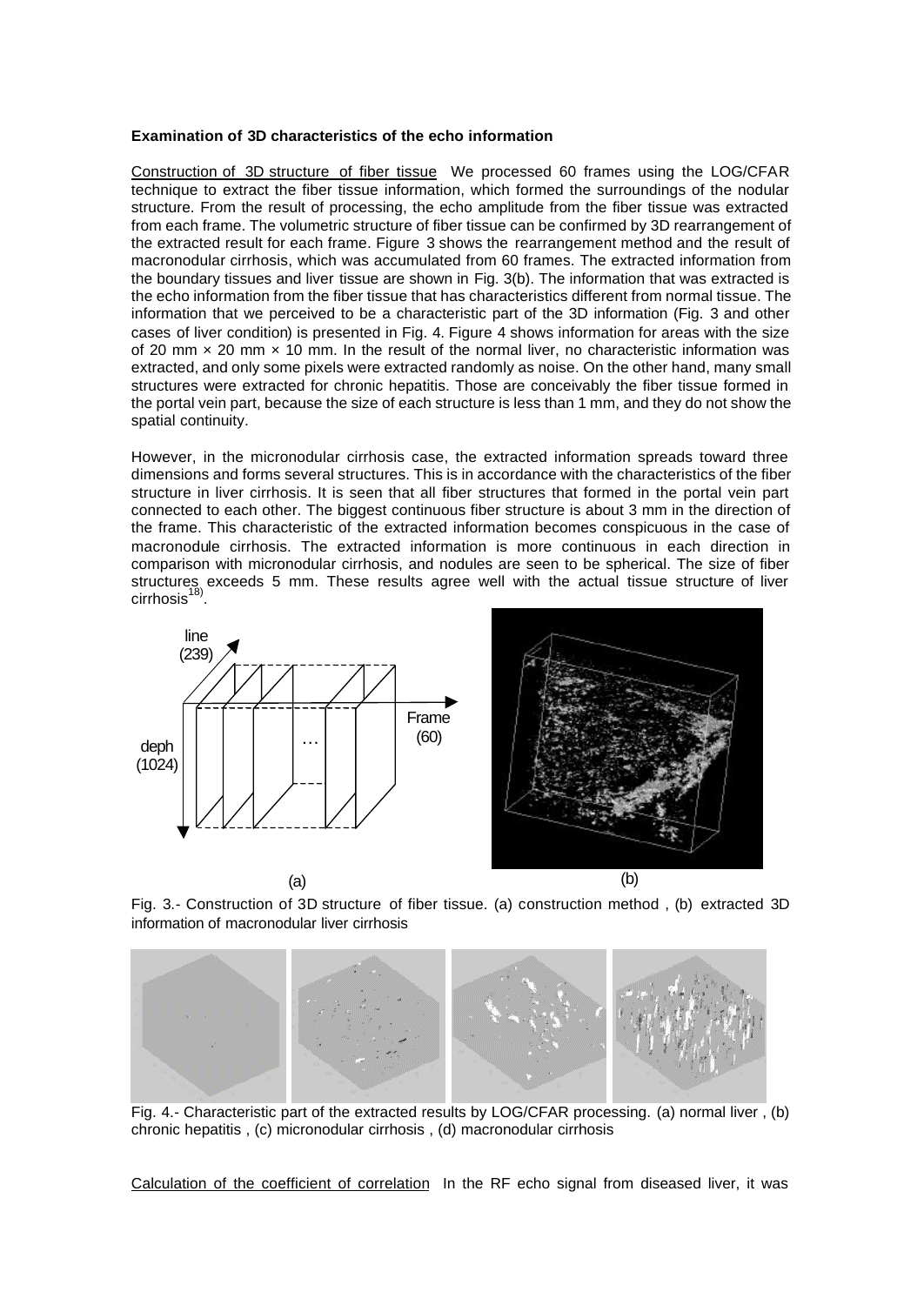confirmed that the information of diseased tissue existed continuously. Thus, we examined the spatial correlation of amplitude of the RF echo signal between the frames using the coefficient of correlation *ñ*, which is calculated from eq. 5.

$$
p = \frac{\sum \{p(1) - \langle p(1) \rangle \| p(n) - \langle p(n) \rangle \}}{\sqrt{\sum \{p(1) - \langle p(1) \rangle\}^2 \sum \{p(n) - \langle p(n) \rangle\}^2}}
$$
(5)

Here, *p*(1) and *p*(*n*) are the amplitude information of a standard frame and the *n* frame tip from the standard frame, and  $\langle p(1) \rangle$  and  $\langle p(n) \rangle$  show the mean value. We established that the number of frames n was 15, which means one quarter of the 60 frames. The ROI of sample echo information was 20 mm x 20 mm. We selected two ROIs for all data sequences, thus we obtained 24 ROIs in all from each liver condition.

Figure 5(a) shows the mean value of the calculated result of the coefficient of correlation in 24 ROIs. The horizontal axis and vertical axis show the distance from the standard frame, and the coefficient of correlation *ñ*. In the normal liver, the correlation is extremely low when the frame was only moved slightly from the standard frame (less than 1.0 mm). It is conceivable that the tissue structure and echo information are almost uncorrelated, because the scatterers are distributed randomly in the normal liver. On the other hand, it is possible to confirm that the correlations with the standard frame in liver cirrhosis are higher in comparison with normal liver. It is clear that the size of nodules and fiber structures influence the correlation. Thus there are some scatterer structures which have a size over the influence range of the wavelength of the ultrasonic pulse. In the case of chronic hepatitis, the correlation is higher than with normal tissue, and smaller than in the case of micronodular cirrhosis. A conceivable cause is that there are no large structures spatially, because the nodules do not exist in chronic hepatitis. Therefore, it was shown that there is a relationship between the spatial correlation of tissue structure and echo information.

Figure 5(b) shows the other characteristics of a relationship between the echo information and liver tissue. The horizontal axis and vertical axis show the liver condition and ratio of extracted information with LOG/CFAR technique. The ratio was calculated with 24 ROIs, as in the calculation of *ñ*. The ratio is increase with the progression of diseases.



Fig. 5.- Examination result of 3D characteristics of the echo information. (a) coefficient of correlation , (b) Ratio of extracted information

From the results of examining extracted 3D information and the coefficient of correlation, the characteristics of the size and the structure of fiber tissue was found to agree with the actual tissues.

#### **Conclusion**

In this study, we examined the relationship between the liver tissue and the echo information using the RF echo signal of normal and diseased liver, which acquired as a large number of consecutive